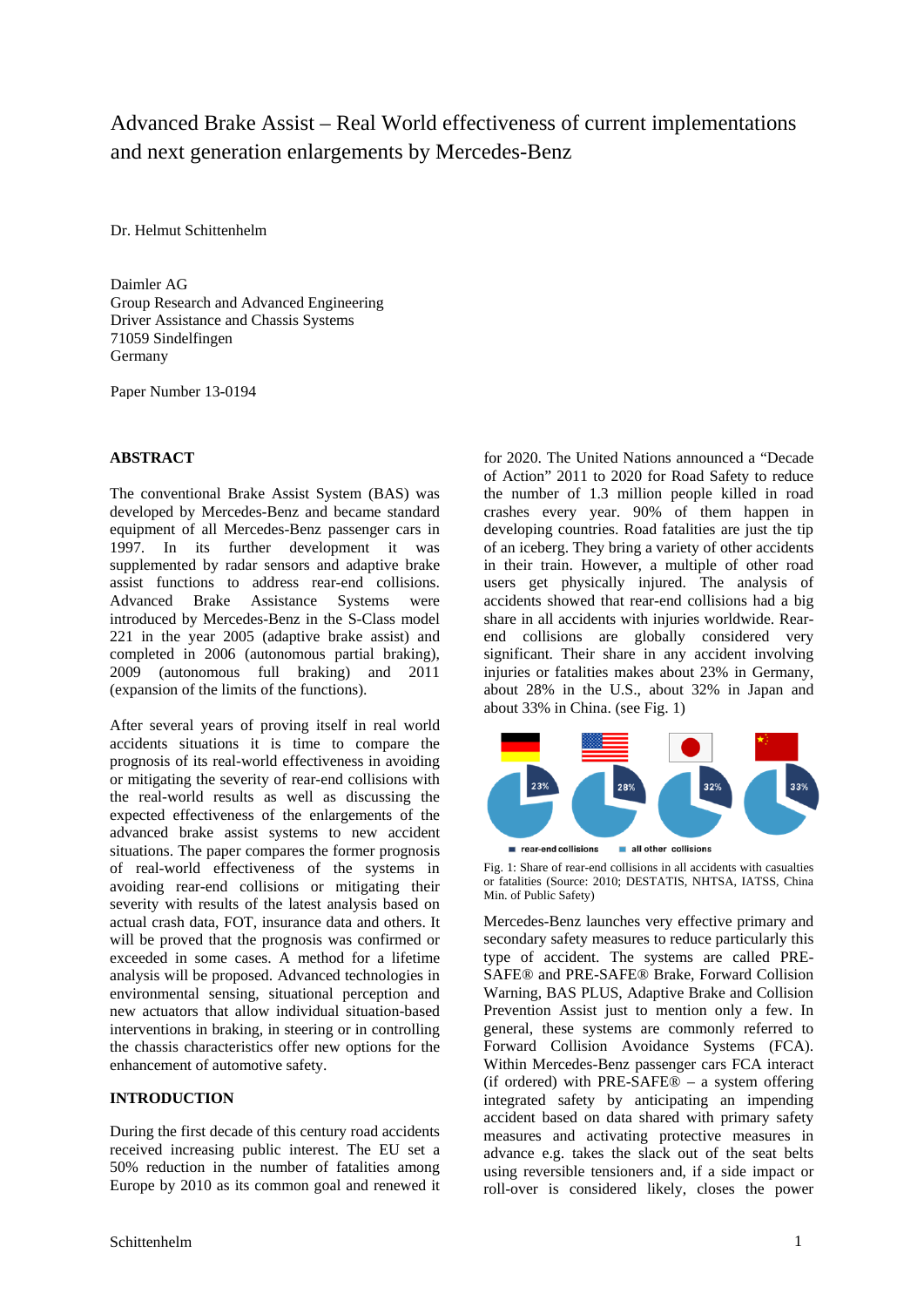windows and sunroof [17, 18]. Accident research shows that drivers do not always react as quickly as is necessary in critical moments – for example because they are distracted and therefore do not realize the immediate threat of a rear-end crash. Main causal factors are:

- late or no reaction of the driver due to inattentiveness / distraction
- drivers non-awareness of the (increasing) criticality of the pre-crash situation
- misperception of distance and/or deceleration of the lead vehicle resulting in insufficient brake application
- demands resulting from the dynamics within the pre-crash situation exceeds the performance limits of the driver.

In almost 70 percent of these accidents the driver does apply the brake, but too late or too weak; about 30% currently do not brake. Due to this observations a general FCA system consist of at least one module out of FCW (forward collision warning), EBA (emergency brake assist) and AEB (autonomous emergency braking). AEB systems can be subdivided in CMB (autonomous collision mitigation braking) and CIB (autonomous collision imminent braking). Within Mercedes-Benz passenger cars this components have special Mercedes-Benz shaping. (for more details [1,2,4])

**FCW**: Forward Collision Warning System. Audible and visual warnings are issued when a collision danger is present. Warning is timed to give the driver the chance to avoid collision by braking and/or steering.

**BAS PLUS (BAS+):** Adaptive brake assistance (EBA) that enhances driver's braking input if necessary based on radar information to avoid a collision with a moving, stopping or stationary lead vehicle.

**Adaptive Brake Assist (ABA):** Adaptive brake assistance (EBA) that detects an imminent danger of collision with moving/stopping lead vehicle by using radar sensors. If the driver applies the brake in time, the system automatically provides the deceleration required to avoid the collision.

**PRE-SAFE® Brake (PSB):** Autonomous Emergency Braking (AEB) performed when collision danger is imminent. Stage 1 Partial Braking (CMB), Stage 2 Full deceleration (CIB; when the collision cannot be avoided). Collision can be avoided by stage 1 in combination with BAS PLUS, stage 2 reduces crash severity.

**Adaptive Brake (AB):** is the name of the brake system that includes support functions to enhance safety and comfort, among others "Brake drying" and "Brake priming". This hydraulic dual-circuit braking system is electronically controlled. In wet conditions the "Brake drying" function applies brief braking impulses to wipe the film of water from the brake disc. Priming means that the system is able to increase the pressure in the brake lines into light contact with the brake discs by itself. Priming supports Brake Assist, Brake Assist PLUS and Adaptive Brake Assist to brake with full force immediately when required.

Currently these safety measures are offered in two bundles as a *basic safety feature* (CPA) or as a *safety net* (DAP) of the Mercedes-Benz adaptive cruise control called DISTRONIC PLUS.

**Driving Assistance Package (DAP):** is the sales name of an optional bundle of FCA components in which FCW, BAS PLUS and PRE-SAFE Brake® as well as AB are included as a part of DISTONIC PLUS. It is available since 2005. All DPA functionalities cannot be switched off directly by the driver.

**Collision Prevention Assist (CPA):** is the **s**ales name of a bundle of FCA components in which FCW and ABA as well as AB are combined. It cannot be switched off by the driver. The system is standard on the new B-Class since 2011.

|                                                                                                                                                                                           | <b>CPA</b>   | DAP             |  |
|-------------------------------------------------------------------------------------------------------------------------------------------------------------------------------------------|--------------|-----------------|--|
| Equipment type                                                                                                                                                                            | standard     | optional        |  |
| <b>Radar Sensors</b>                                                                                                                                                                      | 1            | 3               |  |
| <b>Sensor Range</b>                                                                                                                                                                       | approx. 80 m | approx. 200 m   |  |
| <b>Adaptive Cruise Control</b>                                                                                                                                                            |              | 0 - 200 km/h    |  |
| Headway warning**                                                                                                                                                                         | yes          | yes             |  |
| <b>Forward Collision Warning</b>                                                                                                                                                          |              |                 |  |
| Moving/stopping vehicles 30 - 250 km/h                                                                                                                                                    |              | 7* - 250 km/h   |  |
| Stationary vehicles $30 - 72$ km/h                                                                                                                                                        |              | 7* - 72 km/h    |  |
| Meets NHTSA requirements yes                                                                                                                                                              |              | yes             |  |
| ABA / BAS Plus                                                                                                                                                                            |              |                 |  |
| Moving/stopping vehicles $30 - 250$ km/h $7* - 250$ km/h                                                                                                                                  |              |                 |  |
| Stationary vehicles -                                                                                                                                                                     |              | 7* – 72 km/h    |  |
| Autonomous Emergency Braking                                                                                                                                                              |              | $7* - 200$ km/h |  |
| Activation of (optional) reversible yes                                                                                                                                                   |              | yes             |  |
| PRE-SAFE <sup>®</sup> functions                                                                                                                                                           |              |                 |  |
| All speeds indicate own vehicle speeds.<br>* The operation speed range for FCW, BAS PLUS and PRE-<br>SAFE Brake were expanded in 2010 from a lower threshold of<br>$30km/h$ to $7 km/h$ . |              |                 |  |
| ** following distance below 0.8 s for 3 s or longer                                                                                                                                       |              |                 |  |
| NHTSA: Forward Crash Warning System Confirmation Test [12]                                                                                                                                |              |                 |  |

The technical characteristics are contained in Tab.1.

Tab. 1: Characteristics of CPA and DAP

In the last 10 years, many systems have appeared on the market. They all address the rear end collision. There are always papers that describe aspects of analysing the effectiveness of these systems. Currently there is no single way to do this impact analysis over the whole life cycle of a system from the concept phase through the development within the use in real world traffic. A holistic suggestion is outlined in Fig.2 [13]. Especially the feedback loop in which the effectiveness in real world is compared with the accident mechanism and a prediction is necessary.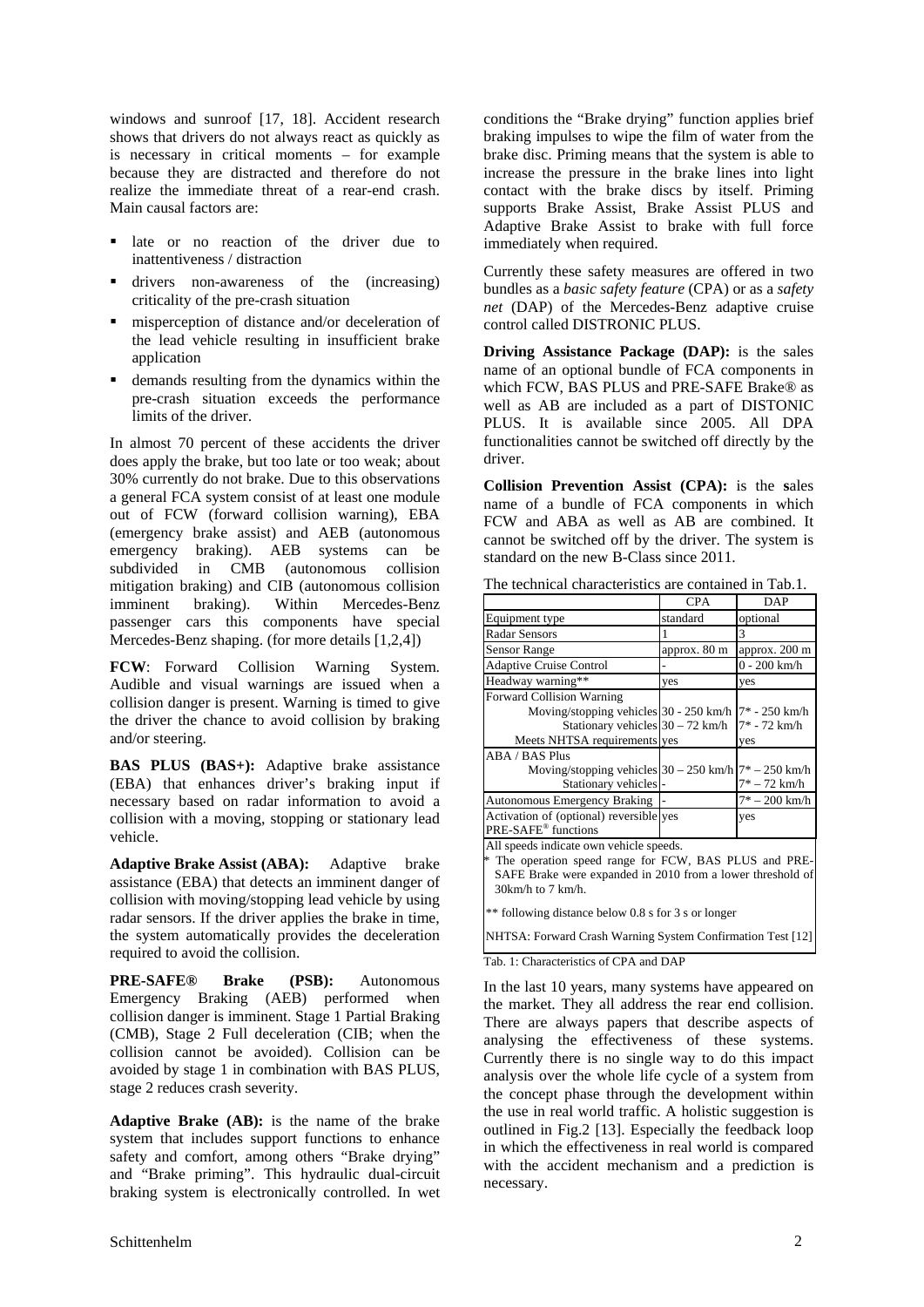

Fig. 2: Continuous evaluation process of real world effectiveness of primary safety measures

Detailed understanding of the *accident mechanism* including the behavior of the driver that runs to the deficit and the injury causation is needed to define standards, requirements and test criterions for the system.

*Dynamical tests* of the system proofed the technical performance of the system in its use-cases.

*Simulator studies* are relevant to quantify acceptance and effectiveness of the Driver Vehicle Interaction. However, the results show the effectiveness with which the FCA or its components can address the main causal factors that lead to the accident or can be influenced too an optimal *driver-vehicle* reaction.

*Field tests* as a part of the development process give a realistic assessment of the change of faulty behavior by FCA components and release rates for each component of FCA and their efficiency of their cooperation in the wide range of the use-cases in the real world.

*Efficiency prediction* brings together different parameters like the technical performance of the system in relevant test conditions, the performance of the driver vehicle interface and the accident mechanism. Another a posteriori method is a case by case study on representative detailed data that makes use of the estimated performance indicators. However, such studies are found to be complicated and very time consuming, in particular for FCA systems.

*Real world evaluation* of the system can be done on different ways. An OEM has the opportunity to analyze the *calls of special spare parts* to proof the effectiveness of a FCA system (avoided collision should be reflected in reduced calls). This could be done very early after the market lunch of the system. Another method is the analysis of *insurance claim data*. After 3-4 years depending on the amount of vehicles equipped with the system these figures could be available. However, after the system is introduced it takes several additional years for it to penetrate the market. Only then it is possible to gain information on its efficiency based on real world accident statistics. Many of these systems take more than a decade of years to achieve a sufficient penetration rate.

The proposed process (Fig. 2) is illustrated exemplary for the Mercedes-Benz components of a Forward Collision Avoidance system below.

# **ACCIDENT MECHANISM & BASIC SAFETY POTENTIAL**

The main driver deficiencies leading to rear-end collisions were outlined before. These deficiencies are addressed by CPA´s functions FCW and ABA respectively by DAP´s components FCW and BAS+ (and, to a lesser extent, Headway Warning). Breakdowns of the principal accident mechanisms of rear-end collisions based on GIDAS data shows where these functions have a potential safety impact:

• Collision partners: In at least 80% of all rear-end collisions with injury outcome a passenger car strikes another vehicle (commercial vehicles and coaches struck: approx. 8%, two-wheelers struck: approx. 6%)

Serious injuries: In at least 90% cases, serious injuries occur in the striking passenger car at collision speeds between 30km/h and 130km/h (own vehicle speed at time of collision). In approx. 2.5% of all cases the striking car has a velocity above 130km/h. For the entire speed range, the risk of serious injury is approx. 1:1 for striking to struck passenger car occupants. The factor for slight injuries is 1:4.

 The main accident types of rear-end collision in longitudinal traffic are "vehicle and follower", "congestion and follower", "vehicle waiting mandatory and follower", "vehicle turning left / right and behind", "vehicle and lane changer" …[14]

 The amount of multi-collisions in longitudinal traffic is about 30%. The amount of multi-collisions in the case of accidents caused by congestion is above 40% [16].

 $\rightarrow$  Addressed by CPA (both FCW and ABA & BAS+). It becomes clear that CPA's speed range clearly targets a potential in which the majority of serious injuries occur in the subject vehicle.

• In approximately 24% the road surface is wet and another 9% ice (i.e. water/salt film on brake).

 $\rightarrow$  Addressed by AB "dry braking"

Driver behaviour in the striking passenger car:

• In 31% the driver does not brake (NB: unknowns included here)

 $\rightarrow$  Primarily addressed by FCW (producing a braking reaction) and secondarily by ABA / BAS+ (once FCW has led to a braking reaction) if FCW does not generate any reaction addressed by PSB

• In 69% the driver braked inadequately (too late or not hard enough).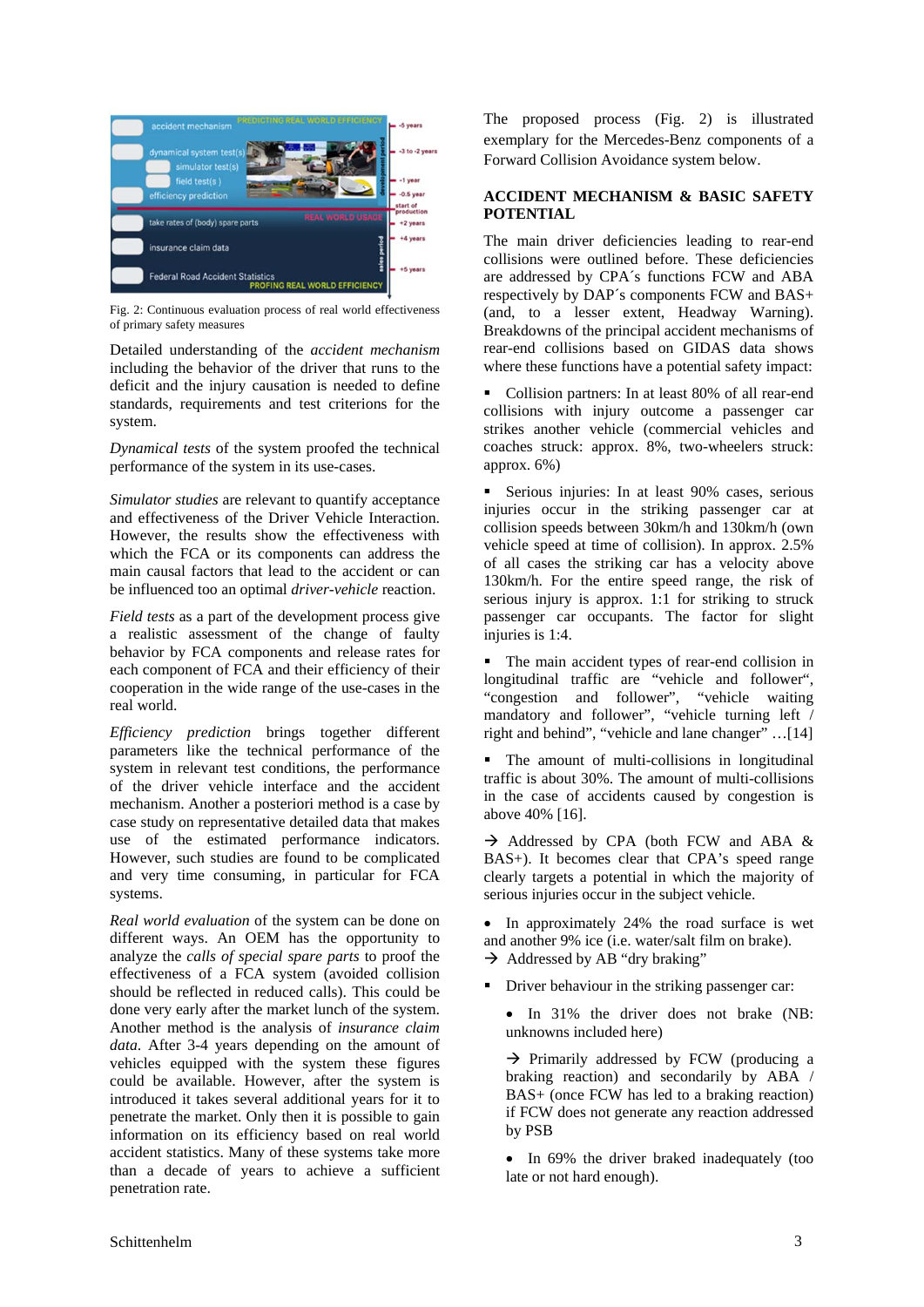$\rightarrow$  "Too late" is addressed by FCW, "not hard enough" is addressed by ABA & BAS+.

Activation rate of the "classic" Brake Assist (BAS) in the striking car:

Tests with "*normal"* driver in a driving simulator in critical situations that could lead to rear-end collisions showed that the drivers activated the brake, but:

- The BAS activation rate is less than 50% [16] and
- The BAS activation rate correlates to the criticality. [16]
- $\rightarrow$  addressed by ABA & BAS+, since its activation threshold (in terms of brake pedal input) is considerably lower than that of the "classic" BAS, given that the additional environment information is available for the situation assessment.
- Analysis of accident data (GIDAS) showed that
	- At least 30% striking passenger cars showed a deceleration above 6m/s² (mean deceleration 7.7m/s²), that could be used as an indicator for activating the classic Brake Assist (BAS)
	- 70% of the striking passenger cars brake with less than 6m/s²; mean deceleration is 5.0 m/s².
	- In 52% of accidents in which the driver of the striking car actually brakes, the collision could have been avoided if the driver had picked a<br>higher but physically feasible braking higher but physically feasible braking deceleration. [15]
	- $\rightarrow$  addressed by ABA & BAS+

Further observations:

 Advancing the braking reaction by 0.1s would avoid approx. 11% of the first collisions. Another approx. 11% could be avoided for every additional 0.1s braking advancement (almost linear development in the interval [0s to 0.5s]) [3].

 $\rightarrow$  addressed by FCW & AB

• In at least 70% of accidents in which the driver of the striking car actually brakes the collision could have been avoided if the driver had picked higher but physical feasible braking deceleration and the reaction had been advanced for 0.3s. [14]

 $\rightarrow$  addressed by FCW & ABA / BAS+ & AB

- Main accident causes reported by the police for the driver of the striking passenger car:
	- approx. 27% to low headway distance  $\rightarrow$  addressed by CPA's Headway Warning
	- approx. 27% inappropriate speed
	- $\rightarrow$  addressed by FCW as a secondary effect

The most remarkable point is that the components

FCW, BAS+ and ABA, PSB in the sum address all topic and causal factors of rear-end collisions. AB gives an additional boost in braking performance. The need of a component that releases an autonomous braking in a bungle is related to the share in which an FCW is able to shift a non-braking reaction to a driver initiated braking. We will return to this problem later.

# **INJURY MECHANISM**

Typical injury mechanisms as addressed by forward collision avoidance systems in the equipped system vehicle (own ship) are reflected well by the dummy parameters monitored in known international frontal certification and rating tests, predominantly with partial, also with full overlap.

Injury criteria include:

- head injuries caused by resultant peak accelerations, accelerations over time (as reflected in the Head Injury Criterion) and concentrated loading through body interior contacts or contact with intruding lead vehicle parts
- Neck disorders due to overloading shear, tension/compression forces or multiaxial extension moments
- Chest injuries caused by high chest acceleration, rib deflections, deflection speed related viscous criteria and concentrated loadings due to intruding objects or hard contacts with body interior parts
- Pelvis and lower extremities injuries, monitored by compression forces and bending moments

The injury mechanisms addressed in the lead vehicle correspond to those assessed in whiplash testing conducted by insurance and rating institutions that rate neck disorders according to occurring shear, tension / compression forces or multiaxial extension moments.

DAP and CPA both target at preventing or at least mitigating these injuries by helping to avoid collisions altogether or at least mitigating their severity by reducing collision speed.

# **EFFICIENCY PREDICTION - Safety Potential as derived from Real World Data (Prospective Analysis)**

Different studies on the basis of GIDAS data show the safety potential of the driver assistance features FCW, BAS PLUS and PRE-SAFE® Brake within DISTRONIC / DISTRONIC PLUS [14], [15]. The first step was to identify a representative set of 839 rear-end collisions with injury in GIDAS data (12- 2006). They were used as a base for case-by-case studies with detailed models of the vehicle and the analysed safety measure.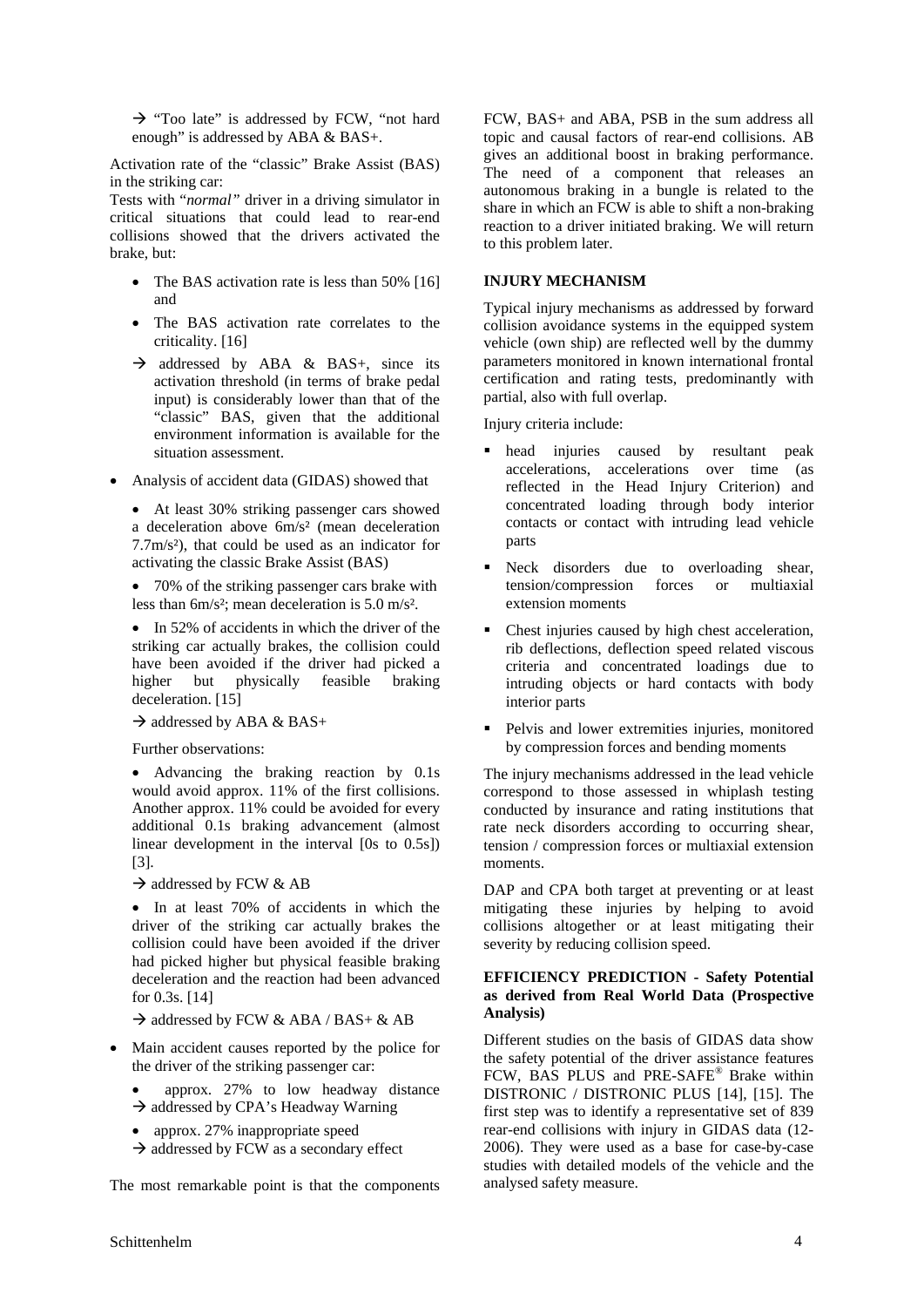In a collision avoidance efficiency study for rear-end accidents, DISTRONIC and BAS were analysed and compared to DISTRONIC PLUS and BAS PLUS. All systems and the vehicle's dynamic characteristics (current S-Class type BR221) were modelled in detail. The following requirements were made: a fitment rate of 100% was assumed, DISTRONIC as well as DISTRONIC PLUS were activated in extra urban situations on freeways and highways only, driver behaviour remained unchanged, a reaction of the driver to warnings was not modelled. With these conservative assumptions the results of Fig. 3 were obtained.

The predicted efficiency of BAS based on GIDAS data is very similar to the value that was obtained from a retrospective analysis of German national accident data provided by the Federal Statistical Office (DeStatis). For DISTRONIC PLUS / BAS PLUS, a system that is not distributed widely enough in the market to allow retrospective analysis of accident data, a 20% avoidance and a 25% mitigation rate of rear-end accidents with injury are derived. The values for highways and the autobahn are even higher.



Fig. 3: Rear-end Accident Avoidance Potential of DISTRONIC with FCW and Brake Assist Based on Real World Data

CPA is similar to the analysed combination of FCW and BAS+, with the exception that ABA – the adaptive brake assist within CPA is not able to detect stationary vehicles never been detected moving before. BAS+ has this ability (Tab.1)

To compensate this difference between ABA and BAS+, a corrective factor is determined. In 2011 GDV published a study based on insurance data [8]. In this study, the safety potentials of various driver assistance systems were derived. Among others they compared the impact for a FCA system of having the characteristic to detect moving/stopping objects with the characteristic to detect moving/stopping and stationary objects. The Forward Collision Avoidance system consists of FCW, EBA and AEB.

- The FCA system that had the characteristic of detecting moving/stopping vehicles only has an accident avoidance potential of 17.8% of all passenger vehicle accidents with injury.
- The same system including additionally the detection of stationary vehicles has an accident avoidance potential of 19.6% of all passenger vehicle accidents with injury.

While the absolute efficiency percentages are deemed to be generous, it is nevertheless possible to isolate the factor quantifying the detection of stationary vehicles. The quotient of these figures is 0.91 (17.8 / 19.6). To make a rough estimation, 0.91 is applied to the 20% accident avoidance potential and the 25% severity mitigation potential derived in before (Fig.3) we get for CPA:

- an accident avoidance safety potential of 18%
- an accident severity reduction potential of 22%

for rear-end passenger vehicle crashes with injury in the bullet car.

CPA lacks the non-negligible safety spin offs of the adaptive cruise control deceleration. However, this mere comfort oriented "long range" and modest deceleration is of lesser benefit to actual accident avoidance and reliant on DISTONIC PLUS's ACC function actually being in use (primarily on highways / freeways).

# **DRIVING SIMULATOR TESTS TO RATE THE EFFICIENCY**

To assess the effectiveness in which the two combined functions Forward Collision Warning FCW and Brake Assist PLUS are able to improve faulty driver behaviour in the case of rear-end collisions, an experiment was conducted in the Berlin dynamic driving simulator [11]. Brake Assist PLUS is equivalent with CPA's Adaptive Brake Assist with the added capability of detecting stationary vehicles. The results can directly apply to CPA, because the analysed scenarios did not contain stationary objects.

110 ordinary drivers had to cope with three typical driving situations that often lead to rear-end collisions according to accident statistics (see Table 2). They had of approximately 40minutes. One half of the sample drove a vehicle equipped with the conventional BAS, the other half had BAS PLUS available in addition to BAS. In this study, the initial travelling speed of the ego vehicle was always beyond 30 km/h and the target vehicle was always moving. Hence, CPA's Adaptive Brake Assist would have operated in the same way as Brake Assist PLUS.

| Nr             | Road Type | Speed  | Initial       | Scenario                                     |
|----------------|-----------|--------|---------------|----------------------------------------------|
|                |           | [km/h] | following     |                                              |
|                |           |        | distance [s]  |                                              |
|                | Autobahn  | 130    | $1.45 - 1.55$ | Subject vehicle on left                      |
|                |           |        |               | lane, vehicle cutting in                     |
|                |           |        |               | from right lane at                           |
|                |           |        |               | $TTC = 2 s$                                  |
| $\mathfrak{D}$ | Autobahn  | 130    |               | $1.45 - 1.55$ Lead vehicle starts to         |
|                |           |        |               | brake at $1 \text{ m/s}^2$ for 0.7 s         |
|                |           |        |               | and then increases                           |
|                |           |        |               | deceleration to 8.5 $\text{m/s}^2$           |
| 3              | Highway   | 80     | $1.45 - 1.55$ | Lead vehicle starts to                       |
|                |           |        |               | brake at $1 \text{ m/s}^2$ for $1 \text{ s}$ |
|                |           |        |               | and then increases                           |
|                |           |        |               | deceleration to $9.0 \text{ m/s}^2$          |

Table 2: Scenarios tested in the dynamic driving

Results show that the combination of FCW and BAS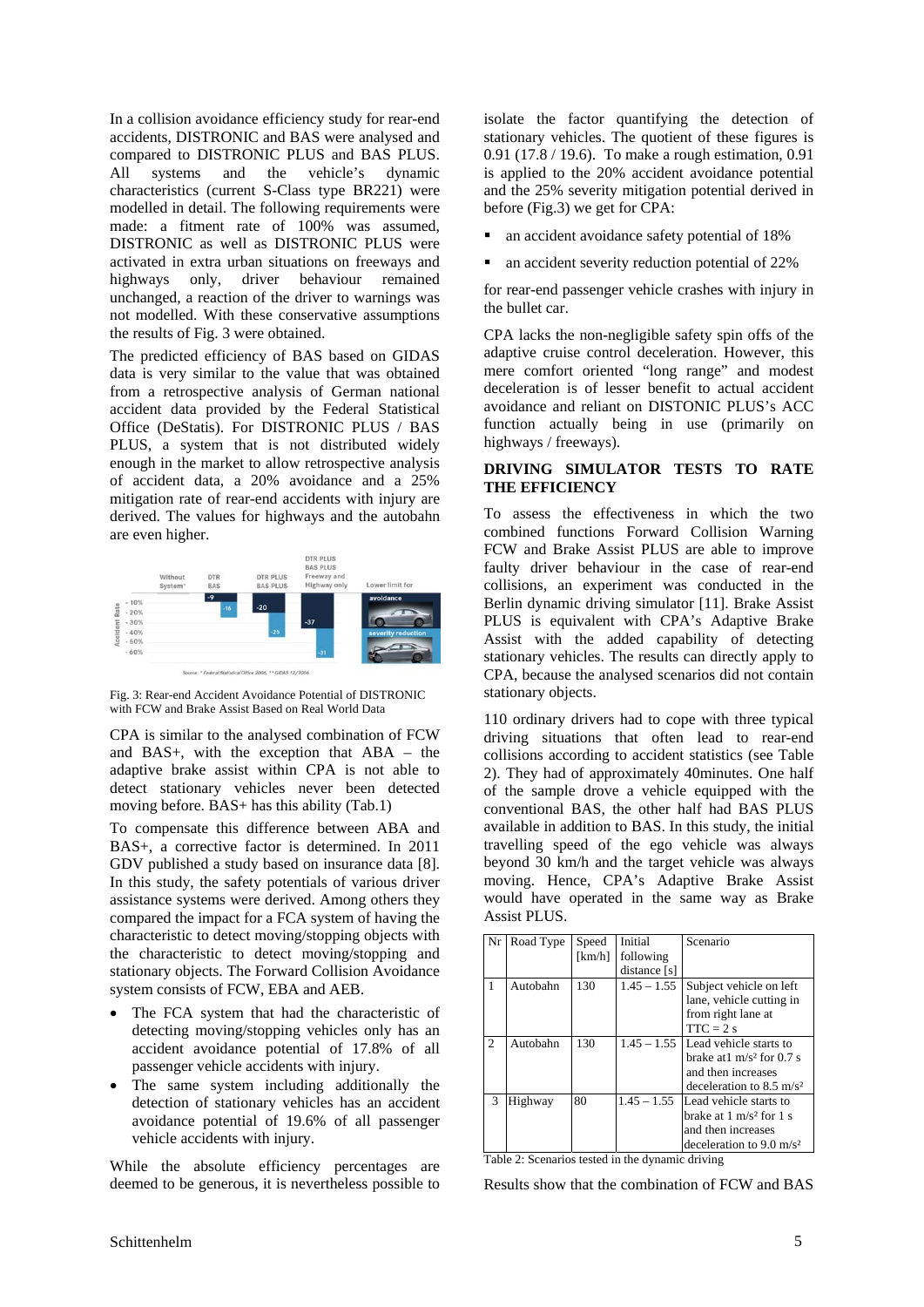PLUS leads to a 75% lower accident rate (combined) compared to the conventional BAS (Table 3). For those subjects who reacted too late to avoid the accident, BAS PLUS produced a mitigating effect: impact speed was reduced by 35 % on average.

| Scenario | <b>Accident Rate with</b> |                           | <b>Impact Speed (if</b><br>collision occurred) with |                   |
|----------|---------------------------|---------------------------|-----------------------------------------------------|-------------------|
|          | <b>BAS</b>                | <b>BAS</b><br><b>PLUS</b> | <b>BAS</b>                                          | <b>BAS PLUS</b>   |
|          | 20%                       | 4%                        | $30 \text{ km/h}$                                   | $19 \text{ km/h}$ |
|          | 55%                       | 19%                       | $60 \text{ km/h}$                                   | $45$ km/h         |
| 3        | 44%                       | 6%                        | $46$ km/h                                           | $26 \text{ km/h}$ |

Table 3: Driver performance in dynamic simulator tests (110 subjects, mean values)

All three potential accident situations would have been addressed by CPA in the same way as they were by BAS PLUS. Hence, the results of this study directly apply to CPA. From the drivers view, the driving simulator contains a "real" car. So the FCA assessed with car environment and/or its settings can be determined. The default setting for BAS PLUS is "on", as is the case for CPA.



Fig. 4: The (old) Berlin moving base simulator of Daimler

For BAS PLUS in combination with FCW it was found that it has high acceptance, a very effective driver vehicle interface and is very effective in reducing collision or collision speed. The results are valid one-to-one for CPA.

# **FIELD TEST RESULTS**

Field tests are usually carried out in the last phase of the development. Mercedes-Benz runs integrated field tests for new and modified systems. They were performed in real world traffic mostly by non-expert drivers and carried out in Europe, US, Japan and South Africa. Generally over 1 million km were driven. The received data base allows an in-depth analysis of the system in cooperation with different driver in the wide range of pre-crash scenarios from critical situations up to near crashes. The results were used in this section to show that Collision Prevention Assist covers most relevant functions of the Driver Assistance Package. Table 4 list the differences.

|                                     | PRE-SAFE<br><b>Brake</b> | Collision<br><b>Prevention Assist</b> |
|-------------------------------------|--------------------------|---------------------------------------|
| Headway warning                     | Yes                      | Yes                                   |
| forward collision<br>warning        | Yes                      | Yes                                   |
| <b>Adaptive Brake</b><br>assistance | Yes                      | Yes                                   |
| Autonomous partial<br>braking       | Yes                      | No                                    |
| Autonomous full braking             | Yes                      |                                       |

Table 4: Collision Prevention Assist – Comparison with PRE-SAFE® Brake

The main difference is that CPA cannot provide autonomous braking.

To assess the magnitude of this limitation, an indepth analysis of Mercedes-Benz field test data was carried out. The data set was generated by a special field test carried out for the modified operation speed ranges for FCW, BAS PLUS and PRE-SAFE® Brake (expanded in 2010 from the lower threshold of 30km/h to 7km/h, Tab. 1). The data basis contains 53.100 measurement ascertained in 735,000km driven by more than 400 ordinary (84%) and professional (16%) driver. No rear-end collision occurred within the field test. For more detail see [3]

| System                                                                  | <b>Activation Rate</b><br>[events per 100,000 km] |
|-------------------------------------------------------------------------|---------------------------------------------------|
| Forward collision warning                                               | 720                                               |
| Brake Assist plus (BAS Plus)                                            | 15                                                |
| Brake Assist plus (BAS Plus) AND<br>PRE-SAVE <sup>®</sup> Brake Stage 1 |                                                   |
| PRE-SAVE <sup>®</sup> Brake Stage 1<br>(partial autonomous braking)     | 2.5                                               |
| PRE-SAVE <sup>®</sup> Brake Stage 2 (full<br>autonomous braking)        |                                                   |

Tab 5: Mercedes-Benz field tests: system activation rates

Tab. 5 shows the activation rates of the different components of the Driving Assistance Package. The Forward Collision Warning in combination with BAS PLUS is by far the most frequently triggered driver support in critical longitudinal driving situations:

- Collision warning resolves many situations
- BAS PLUS alone is activated four times more often than autonomous partial braking
- Even when autonomous partial braking was activated, the drivers braked if necessary (and also received BAS PLUS support, if still necessary)
- No activation of autonomous full braking
- No rear-end collision occurred in the field test

During the field test each system activation was recorded with all relevant physical signal information and with video data captured by several video cameras in the test car.

For the following analysis is restricted to those activation had been qualified as correct. A subset of 379 randomly chosen FCW activations was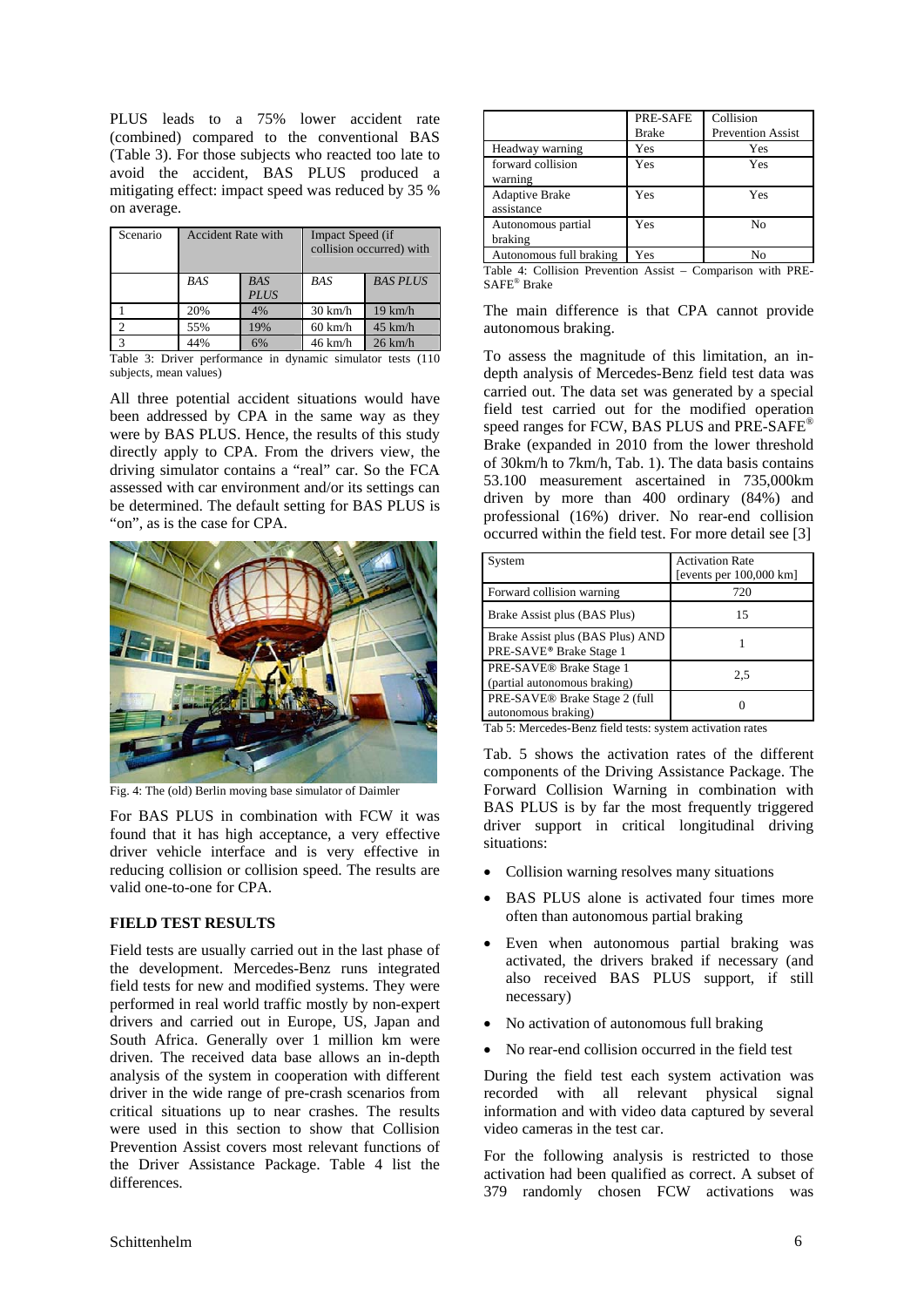generated to eliminate statistical influences resulting from the selection procedure. Fig. 5 showed that the majority of warnings occur between 30km/h and 80 km/h.



Fig. 5: Mercedes-Benz Field tests: Frequency of forward collision warnings in speed categories (n=379), warnings at speeds above 30 km/h will also be given by Collision Prevention Assist.

The driver was already braking in more than 40% of cases when Forward Collision Warning was triggered (Fig. 6), which correlates well to the results of the GIDAS study outlined in the accident mechanism. Very frequently, the situation occurs in following traffic: The car in front of the test car is already braking when it suddenly increases the deceleration and the following driver unexpectedly also needs to increase his brake force. This observation is also in good correspondence to the accident mechanism.



60% Fig. 6: Mercedes-Benz Field Analysis of field tests: vehicle state when forward collision warning was triggered

Interestingly 44% of all drivers were already braking when a FCW occurred (Fig. 7). Of the drivers who responded to FCW by applying the brake:

- 65% of acted within 0.4s after the warning
- 87% of acted within 0.8s after the warning
- 97% of acted within 1.0s after the warning



Fig. 7: Mercedes-Benz Field Analysis of field tests: Time between onset of Forward Collision Warning and driver (re)action No FCW activation without any driver reaction was observed. Hence the audible / visual warning, a combination of warning tone and icon, proves to be very effective. However, no claim for an individual safety potential of FCW, separate from Adaptive Brake Assist, is being made in this dossier. The potential of CPA is always given as a combination of FCW and ABA.



Fig. 8: Mercedes-Benz Analysis of field tests: System Activations in different speed and lead vehicle moving categories  $(n = 136)$ 

Fig. 8 gives an overview to which extent each system is able to address the critical situations that have occurred during the Mercedes-Benz field tests. The full functionality of the Driver Assistance Package was able to address all of the critical situations.

- BAS PLUS was effective in 87% of all critical situations; so that no accident occurred.
- The CPA functionality had addressed 71% of all critical situations (82% out of the BAS PLUSsituations).
- PRE-SAFE® Brake stage 1 (autonomous partial braking) had addressed 13% of all critical situations.
	- PRE-SAFE® Brake stage 1 had addressed 3% of all critical situations above a threshold of 30km/h.
- Low speed brake assistance (system activations below a threshold of 30km/h) had addressed 17% of all critical situations.
	- PRE-SAFE® Brake stage 1 (autonomous partial braking) had addressed 10% of all critical situations.
	- BAS PLUS had addressed 7% of all critical situations.
- Characteristic feature "detect objects that were not moving during their first detection" for brake assistance had addressed 10% of all critical situations. (good correspondence with the GDV analysis [8])

In order to assess the relevance of these data from MB field tests with regard to real world accidents, a comparison with GIDAS data was carried out. As an indicator the distribution of speed in critical situations in the Mercedes-Benz field test and the speed distribution of accidents with personal injuries taken from GIDAS were used (Fig. 9). The speed profile of system activations in Mercedes-Benz field tests is very consistent with data on real rear-end collisions with one exception: the frequency distribution of PRE-SAFE® Brake situations is different. This finding is not really surprising: no FCW activation without any driver reaction was observed. While PRE-SAFE® Brake Stage 1 is available up to a vehicle speed of 200 km/h; it is nevertheless activated mainly at lower speeds where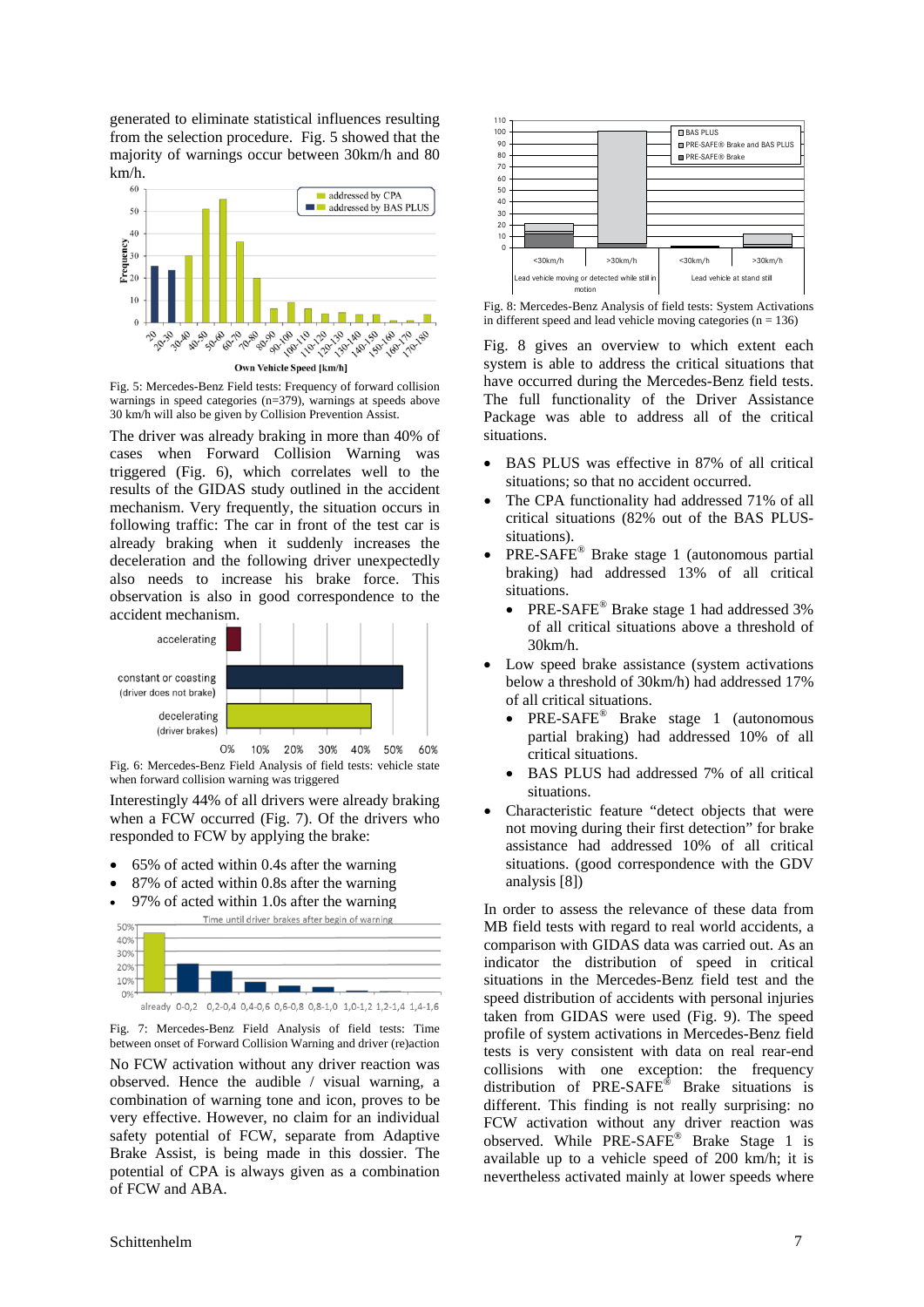typically minor personal injuries (would) occur.

Not every critical situation within the Mercedes-Benz field test would have ended in an accident in real world traffic. However, it seems to be plausible that a substantial proportion of critical cases in the Mercedes-Benz field test would have led to an accident without the system's support.



Fig. 9: Comparison between Mercedes-Benz Field test and GIDAS: Velocity at start of braking in critical situations in MB Field test and velocity of rear end crashes taken from GIDAS

The Mercedes-Benz System CPA does not provide the full functionality of the optional Driver Assistance Package consisting of PRE-SAFE® Brake BAS PLUS and FCW. However, it does provide some of the most relevant and most effective functions of the DPA portfolio. Remarkably, the CPA system could address 71% of all critical situations.

# **REAL WORLD EVALUATION - Mercedes - Benz Spare Part Calls Analysis**

The real world evaluation is the final step in the process outlined in Fig. 2. In this paragraph the results of a spare part call analysis are represented. An OEM can analyze the calls over a fixed period and country for a model and compare the calls for vehicles that were equipped with and without a technology. Avoided collisions should lead to fewer calls of (significant) spare parts. Collisions with mitigated severity should lead to shift in spare parts needed for repairs.

To determine the effect of the driver assistance system DISTRONIC PLUS with its integrated assistance features FCW and BAS PLUS an analysis was carried out on the basis of spare part calls. The amount of spare part calls of two equal vehicle models groups equipped / not equipped with the system should differ regarding bumpers, bumpers + cross members and bumper + cross member – front end longitudinal member assembly.



Fig. 10: Reduction of front-end spare parts calls with DISTRONIC PLUS (Model Range 221 in Germany from launch to end of 2008, about 60,000vehicle years in operation)

The evaluation was based on the data of the spare parts calls for the S-Class model 221 delivered by Mercedes-Benz in Germany between launch and end of 2008. In this period about 40,000 cars were sold and registered in Germany. About 40% of these cars were equipped with DISTRONIC PLUS including Forward Collision Warning, PRE-SAFE® Brake stage 1, BAS PLUS and parking assistance. The remaining 60% were equipped with parking assistance only. The results are shown in Fig. 10. The diagram uses the damage of spare parts as an indicator for typical energy levels (given by Energy Equivalent Speed or EES). For all observed chains the highest level is used. The Figs. demonstrate that the rate of repairs for the vehicles equipped with the DISTRONIC PLUS package was reduced in all three ranges of energy equivalent collision speeds. The rate of repairs of front-end bumpers was reduced by 5%, the repair rate of a front-end bumper in combination with a cross member dropped by 15% and repairs involving front-end bumper, cross and longitudinal member assembly dropped by 22%. These data show that DISTRONIC PLUS with the included driver assistance features including PRE-SAFE® Brake is effective in reducing the number and severity of frontal crashes significantly.

Taking the characteristics of the driver assistance safety measures (Tab. 1) into account, a calculation of the efficiency of Forward Collision Warning, BAS Plus and PRE-SAFE® Brake Stage 1 for rear end collisions with injuries or fatalities is possible. The frequency of accidents at a given level of accident severity (measured in EES) occurring in real world accidents can be determined with a cumulative sum of EES taken from a representative accident data sample, such as GIDAS. The number of accidents (respectively cars or injured occupants) occurring up to a certain accident severity can thus be determined. This analysis shows that 53% could be mitigated, as they are in a severity range of up to 45km/h EES. (Fig. 12, for more details see [15])



In detail, the degree of efficiency is about 95% in the EES range  $[15 - 45 \text{ km/h}]$ , about 50% in the EES range [9–14 km/h] and about 13% in the EES range [5–9 km/h]. The degree of efficiency denotes the share of spare parts reduction attributed to the system's actions (assumed to be close to 100%, seeing that reference group and control group comprise same type vehicles) versus the computed share of front end damages attributed to rear-end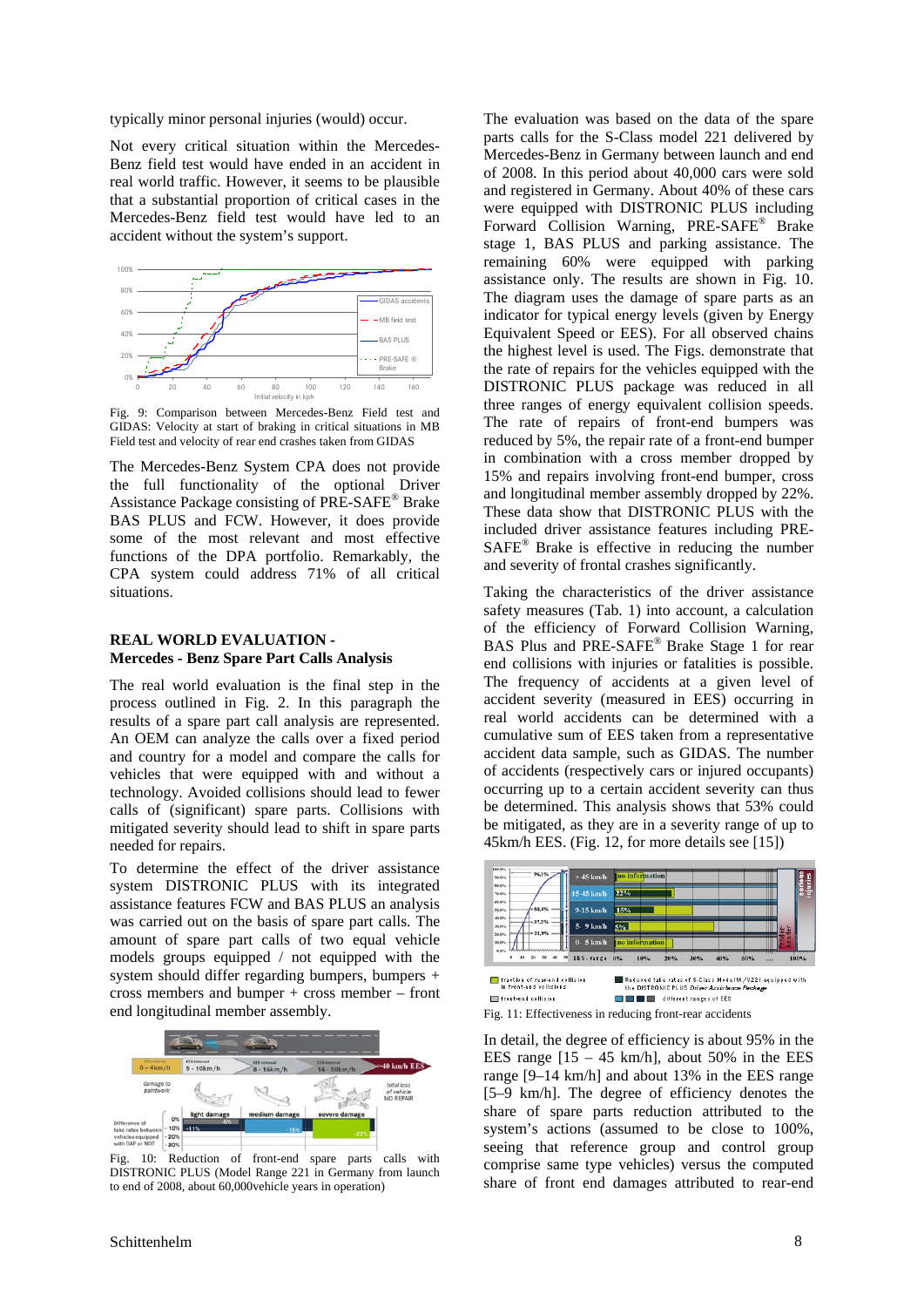crashes in this EES range (based on the above mentioned GIDAS analysis). The details are shown in Fig. 11.



Fig. 12: Effectiveness in avoiding or mitigating the severity of rear-end collisions

This means that severity is shifted at least to the severity of the next (lower) severity range. It is interesting to note that the degree of efficiency is high where the severity of damage is high, i.e. where the speed difference of bullet and target vehicle is high. In other words, especially severe collisions were reduced in their severity.

As a secondary benefit, the calls of rear-end spare parts of the reference group that differ only in the mentioned equipment was also reduced significantly: Equipped vehicles show approximately 24% avoided or mitigated rear-end collisions compared to non-equipped vehicles (Fig.12).

It is assumed that the system has a positive side effect on following traffic prone to rear-end the subject vehicle: Due to the adaptive nature of BAS PLUS and early warnings by FCW, potentially late and hard panic reactions of following vehicle drivers may be changed to earlier, moderate reactions. This attenuating effect is especially helpful in multiple follow-up collisions, usually increasing in criticality because of cumulating late and more intense reactions.

The Adaptive Brake Assist component of CPA includes nearly all capabilities of BAS Plus with the exception of reacting on stationary vehicles that were never seen moving before (see Tab. 1). As stated previously it covers 82% of BAS Plus situations which results in 71% of all situations. Therefore this attenuating effect applies to CPA in a comparable magnitude.

# **A SPECIALITY: ACCIDENTOLOGY BASED ON SPARE PART CALLS**

Effectiveness in avoiding **accidents** or mitigating their severity is **reflected** in the quantities ordered of **characteristic** spare parts.

A *unique* list of characteristic items/spare parts corresponds to a typical extant of a crashed vehicle – and vice versa. (Fig. 13)

Avoided accidents are reflected in reduced take rates. Mitigated severities are reflected in reduced

Schittenhelm 9

length of orders. (A special spare part is missing in the order – different item list.) By adding "appropriate prior knowledge" –for example results from "classical" accident analysis or system characteristics to such an analysis, new connecting results can be established. This idea is demonstrated in two examples.



Fig. 13: Basic Idea of spare part call analysis: call corresponds to damage at a car

An elementary task of each accident research unit is to ascertain the impact energy and characteristic of real world crashes. Currently this is done in the accident research units within the OEM´s or in common comprehensive research projects like for example GIDAS in Germany. Both had the same disadvantage: due to their specific limitations they could not do it for a specific model range. However, the knowledge based approach of analysing spare part calls can do so. In this way an individual characteristic of the impact of *their* real world crashes and changes for example due to the use of primary safety measures could be analysed.

Fig. 14 showed the vertical location of the area of damage of a frontal crash. For the vehicles that were equipped with the *Driver Assistance Package* it moved to the lower region.

#### not equipped with Driver equipped with Driver **Assistance Package Assistance Package**



Fig. 14: Vertical damage regions of vehicles equipped and not equipped with the *Driver Assistance Package.* 

Fig. 15 showed the horizontal location of the area of damage. Here the comparison of the results for the vehicles that were respectively were not equipped with the Driver Assistance Package showed that the vehicles that were equipped with the system had more overlap with their opponents. Both Fig. 14 and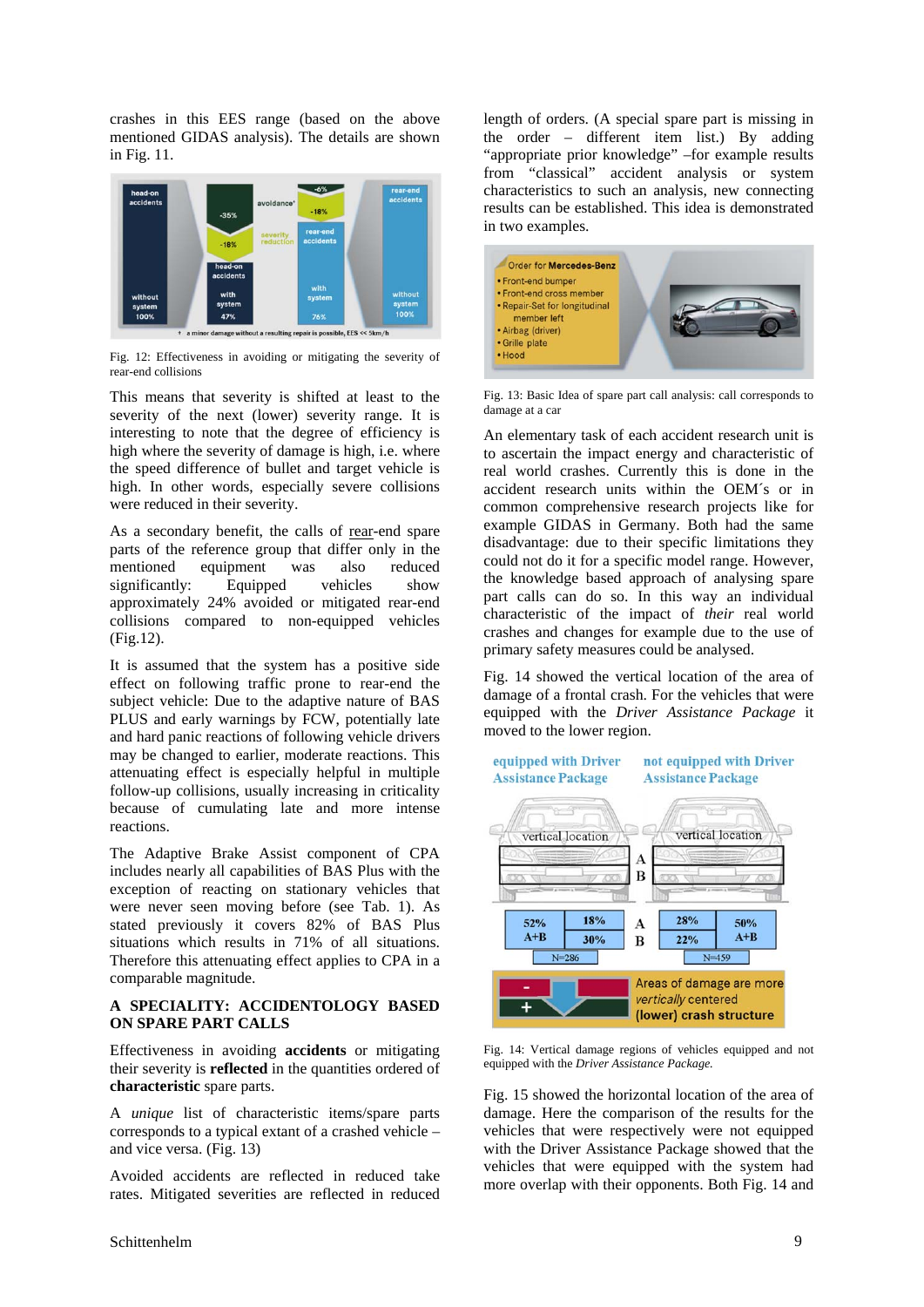Fig. 15 showed that the *Driver Assistance Package* leads to a more balanced energy input in the lower crash elements – bumper, cross member and so on.

Fig. 16 showed a comparison of the horizontal location of the impact area for frontal crashes with airbag activations. The differences are reduced overlaps at the right and left sides and an increased share of 100% overlapping.



Fig. 15: Horizontal damage regions of vehicles equipped and not equipped with the *Driver Assistance Package.*



Figure 15: Overlapping of crashed vehicles with airbag activation – differences two studies with 10 years delay.

## **CASUALTY REDUCTION POTENTIAL BASED ON THE ANALYSIS OF SPARE PART CALLS**

The findings are based on the comparison of spare parts calls for same type vehicles with and without DISTRONIC PLUS with FCW, BAS PLUS and PRE-SAFE® Brake stage 1.

To estimate the pertaining potential for casualty

reduction, an Injury Risk Function (IRF) is applied to the results of the study [15]. This method is commonly used to estimate the benefit of primary or secondary safety measures. E.g., it was used to prove the equal effectiveness of BAS and secondary safety measures for Pedestrian Protection in [6] carried out for ACEA. For the purpose of this analysis, an injury risk function is required. The needed IRF describes the correlation between MAIS (Maximum Abbreviated Injury Scale) of the passengers of the striking car versus its Energy Equivalent Speed (EES) in a rear-end collision. This IRF was derived from the rear-end accidents contained in GIDAS 12-2008 database.

Two injury classifications were taken into account: slightly injured (MAIS=1) and at least seriously injured (MAIS>1). The class "fatally injured" corresponding to MAIS5+ contains too few entries (n=8). Therefore, only MAIS2+ was considered. Fig. 11 describes the correlation between injury risk (MAIS1+, MAIS2+) and EES.

The driver assistance safety features FCW, BAS PLUS and PRE-SAFE® Brake stage 1 within DISTRONIC PLUS influence the speed difference and thus the EES. This influence does not change the IRF, but the EES as its input. In a case-by-case analysis using the derived degrees of efficiency in the defined EES-ranges, the effect on EES can be predicted. The overall probability of MAIS1+ and MAIS2+ injuries decreases with the reduction of EES or collision speed.



Fig. 16: Injury Risk Function for Bullet Car Occupants in Rear-End Collisions

Fig. 16 shows that about 68% of all at least seriously injured occupants of the striking car are contained in the EES range  $[15 - 45 \text{ km/h}]$ . The degree of efficiency of the driver assistance functions FCW, BAS PLUS and PRE-SAFE® Brake stage 1 within DISTRONIC PLUS is 95% in this EES range.

The degree of efficiency denotes the share of spare parts reduction attributed to the system's actions (assumed to be close to 100%, seeing that reference group and control group comprise same type vehicles) versus the computed share of front end damages attributed to rear-end crashes in this EES range (based on a GIDAS analysis).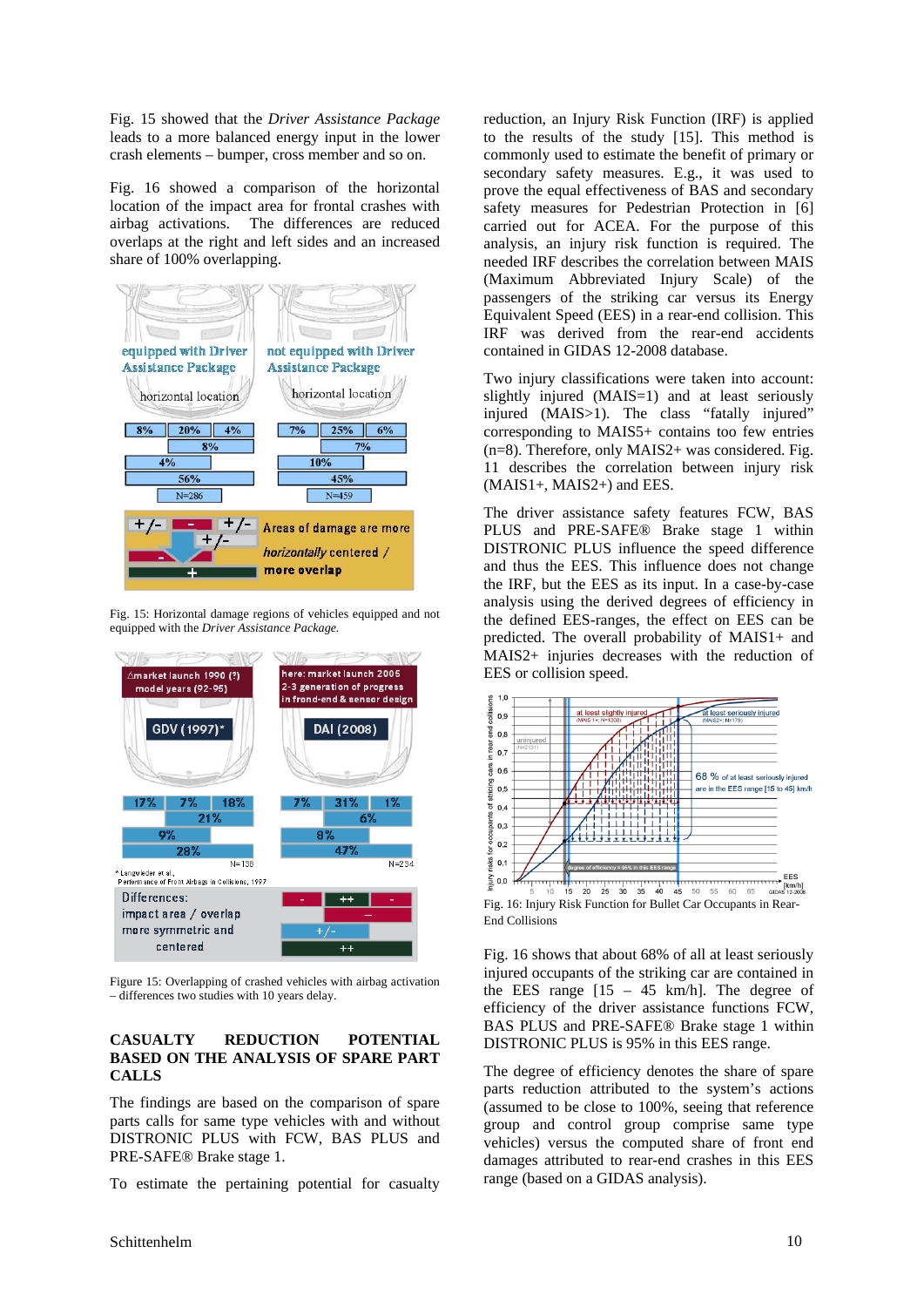Consequently, this system can reduce the damage level of collisions to at least below the lower limit of the EES range [15–45 km/h], i.e. EES=14km/h or less. Hence, the injury risk for all occupants that actually had an accident within the severity range from [15-45km/h] taken from GIDAS is reduced to the risk of the lower limit of the EES range. Or: The risk of a bullet car occupant of being "at least seriously injured" is reduced by the system from its former value (blue line in Fig. 16) to a new value (dotted blue line in Fig. 16). For each value of EES the downward arrows in Fig. 16 define the reduced injury risk. Adding up the number of occupants which were "at least seriously injured" in a collision with an certain value of EES for all values of EES out of the interval [15-45km/h] multiplied by their reduced risk results in the number of occupants that are no longer "at least severely injured" and so on.

Applying this to the case-by-case analysis yields the injury reduction benefit. The limitation to this EES range indirectly provides an elimination of collisions with initial / collision speeds of the striking car above 130km/h.

As a conservative approach, the system benefit is considered in the EES range  $[15 - 45 \text{ km/h}]$  only. Additionally, it is assumed that the damage in this EES range is reduced to 14km/h EES for all cases (and not less).



Fig. 17: Effectiveness in avoiding or mitigating the severity of injuries of an occupant of the striking car

Based on these assumptions, a mapping to real world accidents by leveraging a cumulative sum of EES frequencies leads to the following result: For this severity range the number of saved "at least seriously injured" occupants of the striking car is 63. 35 of these "at least serious injuries" were avoided, 28 were reduced to "slightly injured". Correlating this to the 179 at least seriously injured occupants (derived from GIDAS) yields an effectiveness of 35%.The results are shown in Fig. 17.

# **MEASURING SYSTEM REAL WORLD EFFECTIVENESS WITH INSURANCE DATA**

National Umbrella organizations of insurance companies like the IIHS (Insurance Institute Highway Safety) and the HLDI (Highway Loss Data Institute) in the United States of America or the GDV (Gesamtverband der Deutschen Versicherungswirtschaft) in Germany usually have access to a big share of data of national automobile insurance claim data. Automobile insurance covers damages to vehicles and property as well as injuries to people involved in crashes. Depending on national law, some insurance coverages (including their details) are compulsory for every driver others are voluntary, different coverages may apply depending on who is at fault.

The automotive insurance data is representing the human and economic losses resulting from the ownership and operation of vehicles and the profit or loss that insurance companies gain from it. Consequently, the data covers a very high percentage (>80%) of all annual reported collision, that vehicles had on public roads and private properties. This is a good reflection of road accidents but the data also includes other collisions like low speed maneuvering collisions like parking. This representative large-scale insurance data usually contain data about the at-fault driver's vehicle and the involved vehicle that was damaged by it, cost in the category of the coverage and no/poor information about the details of the crash (for example point of impact, collision speed, type of crash …). A consequence of the missing detailed crash information is that effectiveness could not be measured against the use cases of the system for example front-to-rear-end crashes for forward collision warning system with collision mitigation braking functionality. Therefore, effectiveness measured with insurance data is always referring to *all collisions* regardless of the ability of a system to mitigate or prevent the crash.

Often active safety features are always bundled together on a vehicle and are not available individually. The bundled features vary between vehicle series and by model year. Thus often only the effectiveness of the bundle can be measured.

Another limitation is that the status of a feature is not known at the time of the crash. If a feature can be deactivated by the driver and there is no way to know how many, if any, of the drivers in these vehicles had manually turned off the system prior to the crash. If a significant number of drivers do turn these features off, any reported reductions may actually be underestimates of the true effectiveness of these systems.

General, studies based on insurance data should not be conducted too early. It should be ensured that the exposure rates with active safety features are not to small compared to the probability of accidents; (market introduction, take rates of optional equipment) to make sure that the stability of the results as well as their independence of special weather conditions, their use in correlation to road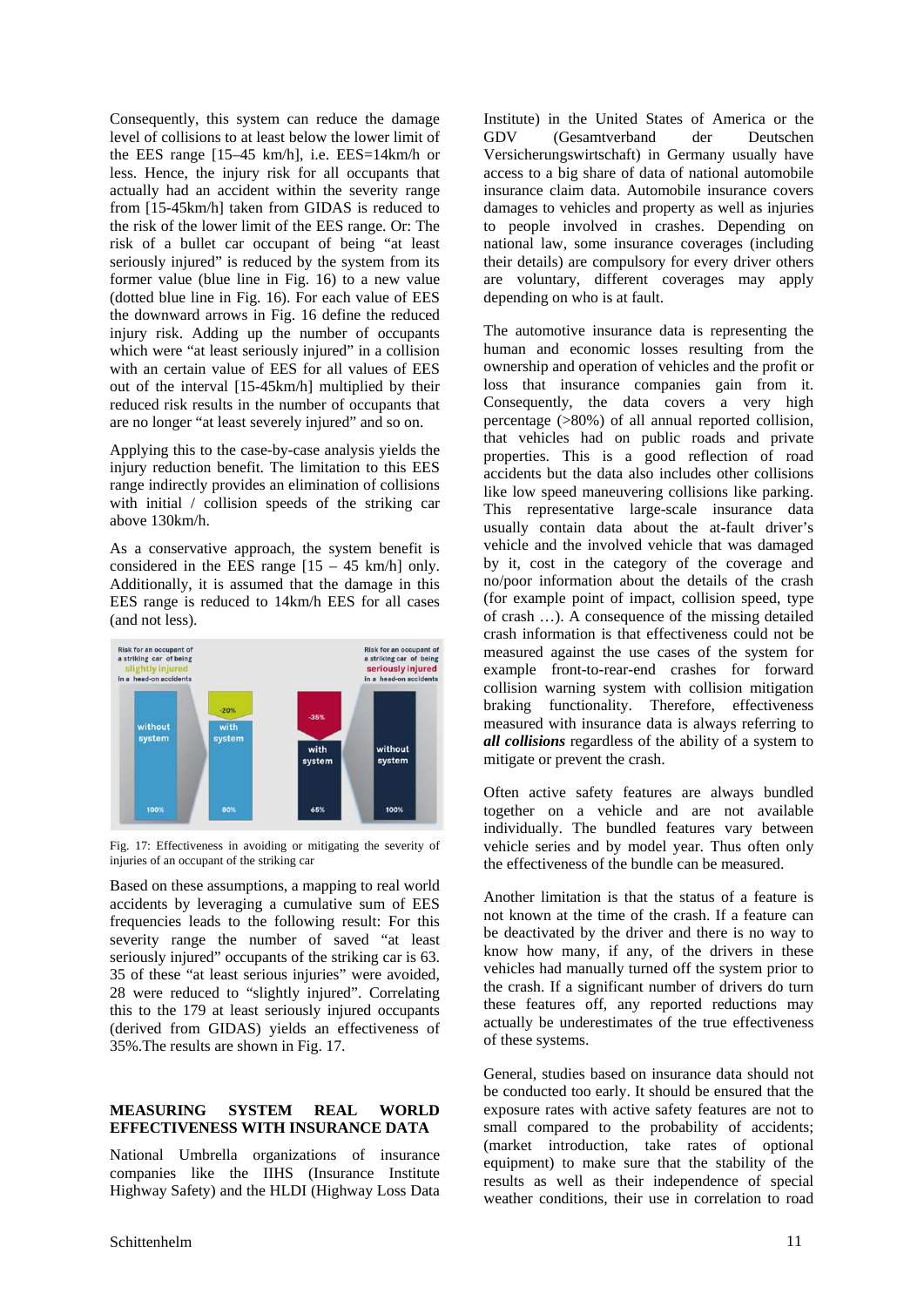performance and mileage, the share of inter and extra urban rides are balanced.

Analyses of insurance collision claims are giving early indications of how crash avoidance technologies are working. In 2012 the HDLI [7] published a bulletin that summarized their findings on Mercedes-Benz collision avoidance features. Mercedes-Benz supplied HLDI with the identification numbers of those vehicles that had collision avoidance features, allowing HLDI to compare the insurance records for those vehicles with the same models without the feature. The study is based on property damage liability, collision, bodily injury liability, personal injury protection and medical payment coverages. The different insurance coverages are defined as follows:

- "Collision" pays for damage to the insured vehicle sustained in a crash with an object or other vehicle.
- "Property damage liability" (PDL) pays for damage an at-fault driver's vehicle does to other people's property as a result of a crash.
- "Bodily injury liability" pays for medical, hospital, and other expenses for injuries that atfault drivers inflict on occupants of other vehicles or others on the road;
- "Medical payment" covers injuries to insured drivers and the passengers in their vehicles, but not injuries to people in other vehicles involved in the crash.

Insurance measures are:

- "Exposure", is expressed in insured vehicle years.
- "Claim frequency", is expressed as the number of claims per selected number of insured vehicle years (exposure).
- "Claim severity", represents the average cost per claim.
- "Overall losses", represents the average cost per insured vehicle (year), calculated by dividing total dollars paid for claims by exposure Insurance measures.

| Vehicle damage<br>coverage type | Collision | Property<br>damage liability |
|---------------------------------|-----------|------------------------------|
| Lower bound                     | $-12,8%$  | $-23.3%$                     |
| Frequency                       | $-7,1%$   | $-14,3%$                     |
| Upper bound                     | $-1,0%$   | $-4,2%$                      |
| Lower bound                     | $-$ \$258 | $-$191$                      |
| Severity                        | \$145     | \$126                        |
| Upper bound                     | \$578     | \$479                        |
| Lower bound                     | $-$ \$54  | $-$19$                       |
| overall losses                  | $- $18$   | $-$ \$8                      |
| Upper bound                     | \$20      | \$40                         |

**Tab. 6**: Changes in insurance losses in *vehicle damage coverage* for vehicles equipped with DISTRONIC PLUS (incl. Driver Assistance Package) [7]

The results of DISTRONIC PLUS incl. the *Driver Assistance Package* are contained in Tab. 6. There are reductions in the claim frequencies of *collision* of 7.1% and to a greater extend of 14.3% for PDL claim frequency of PDL. Reductions in loss claims are estimated for both first- and third-party vehicle damage coverages, resulting in somewhat lower losses per insured vehicle year (overall losses). Only the frequency reductions for collision and PDL were significant.

DISTRONIC PLUS incl. the *Driver Assistance Package* reduces the frequency of injury claims: 16% in bodily injury liability, -21% in medical payments and -15% in personal injury protection (payment for involved injured persons regardless of who's at fault in a collision). Under injury coverages, the frequency of paid and reserved claims is lower for all coverage types but none of the differences is statistically significant. Among paid claims, reductions are seen for all coverage types at both low and high severity (Fig. 7).

| Vehicle damage<br>coverage type | Collision | Property<br>damage liability |
|---------------------------------|-----------|------------------------------|
| Lower bound                     | $-12,8%$  | $-23.3%$                     |
| Frequency                       | $-7,1%$   | $-14,3%$                     |
| Upper bound                     | $-1.0%$   | $-4,2%$                      |
| Lower bound                     | $-$ \$258 | $-5191$                      |
| Severity                        | \$145     | \$126                        |
| Upper bound                     | \$578     | \$479                        |
| Lower bound                     | $-$ \$54  | $-519$                       |
| overall losses                  | $-518$    | $-$ \$8                      |
| Upper bound                     | \$20      | \$40                         |

**Tab. 7**: Changes in insurance losses in *injury coverage* for vehicles equipped with DISTRONIC PLUS (incl. Driver Assistance Package) [7]

As has been deduced before CPA could address 71% of all rear-end pre-crash situations these results are of considerable relevance to CPA.

# **COMPARISON OF DIFFERENT FOREWARD COLLISION AVOIDANCE SYSTEMS – REAL WORLD EFFECTIVENESS WITH INSURANCE DATA**

Insurance data is suitable to compare the real world effectiveness of different systems. The claim frequency under property damage liability insurance, which covers damage to another vehicle caused by the insured vehicle, and collision insurance, which covers damage to the insured vehicle are able to compare the performance of different systems. The claim frequency under property damage liability insurance might be a more objective performance measure compared with the frequency of collision because it this measure is not so strong influence able by economic considerations on the extent of the future such as Insurance Premium.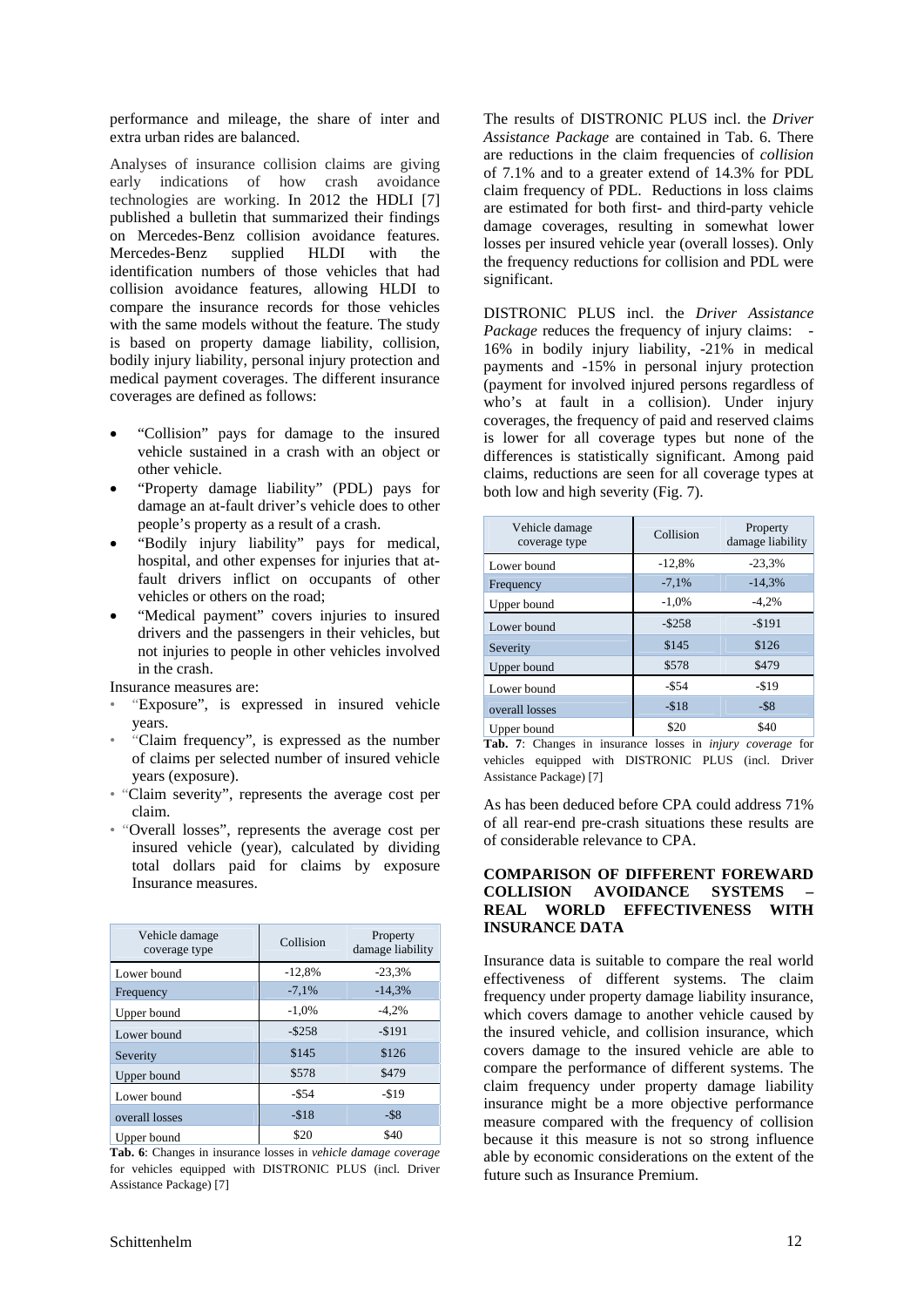HLDI analyzed the insurance claim data for FCW systems offered on Acura, Mercedes-Benz and Volvo. The results are displayed in Fig. 18.



Fig. 18: Results of the HLDI analysis of insurance claim data [9]

The different systems under analysis had the following specifications:

"Acura with auto brake" means that the Acura were equipped with a Forward Collision Mitigation System that will provide visual and auditory warnings when speed and distance indicates a risk of a crash with the leading traffic and, if the driver does not respond by reducing speed, the system will tug at the seat belt to get the driver's attention and begin braking to mitigate — but probably not prevent the crash. Collision mitigation becomes functional at speeds over 15 km/h and deactivates when speed drops below 15 km/h. It is bundled with an Adaptive Cruise Control system.

"Mercedes-Benz with auto brake" means that the vehicles were equipped with DISTRONIC PLUS in combination with the Driver Assistance Package (see Tab. 1) with the lower threshold of the operation speed rage of 30km/h.

"Volvo vehicles without auto brake" were equipped with Adaptive Cruise Control and Forward Collision Warning that uses radar sensors mounted in the front bumper to detect the risk of a collision. Driver warnings are both auditory and visual (red lights in a heads-up windshield display). If the driver brakes the warnings are canceled. The forward collision warning system is active only between speeds of 30 and 180 km/h. Vehicles with Forward Collision Warning also have Adaptive Cruise Control and Distance Alert.

"Volvo vehicles with Auto Brake" were equipped with a Forward Collision Warning system that includes some autonomous emergency braking. With Auto Brake, the system will also provide visual and auditory warnings when speed and distance indicate risk of a crash with the leading traffic and, if the driver's reaction does not eliminate that risk, the system will begin emergency braking to mitigate – but probably not prevent – the crash. Auto Brake becomes functional at speeds over 5 km/h and deactivates when speed drops below 5 km/h. Auto Brake operates whether or not Adaptive Cruise Control is activated. (All descriptions were taken from HLDI Bulletins.)

# **MEASURING SYSTEM REAL WORLD EFFECTIVENESS WITH ANNUNAL REPORTED ROAD ACCIDENT DATA**

The real world evaluation on the basis of federal accident statistics is the final step. Only here the true effectiveness of the safety measure can be verified.

Unfortunately, this step could not yet be performed. The S-class had not enough accidents in Germany for getting statistically significant results. All other models are not long enough on the market. An evaluation based on German accident figures is expected to be available in 2014/2015 for CPA.

### **CONCLUSIONS**

The Real Life Safety evaluation circle (Fig. 2/19) is (nearly) closed for Mercedes-Benz Forward Collision Avoidance Systems. In each step a validation of a former report could be carried out.



Fig. 19: Evaluations made for the Mercedes-Benz systems: Driver Assistances Package consisting of: FCW, BAS PLUS, PRE-SAFE® Brake and Collision Prevention Assist

The Driver Assistance Package consisting of FCW, BAS PLUS, PRE-SAFE® Brake and Adaptive Brake that is available in combination with DISTRONIC PLUS showed in real world evaluations a high effectiveness in avoiding or mitigating the severity of rear-end collisions.

53% of all rear-end collision could be mitigated in their severity, from that 35% could be avoided.

The risk for an occupant of the striking car of being seriously injured is reduced by at least 35%.

Claim frequency reduced by 14.3% in the insurance coverage property damage liability.

It is important to note, that the Collision Prevention Assist CPA covers about 71% cases of the full